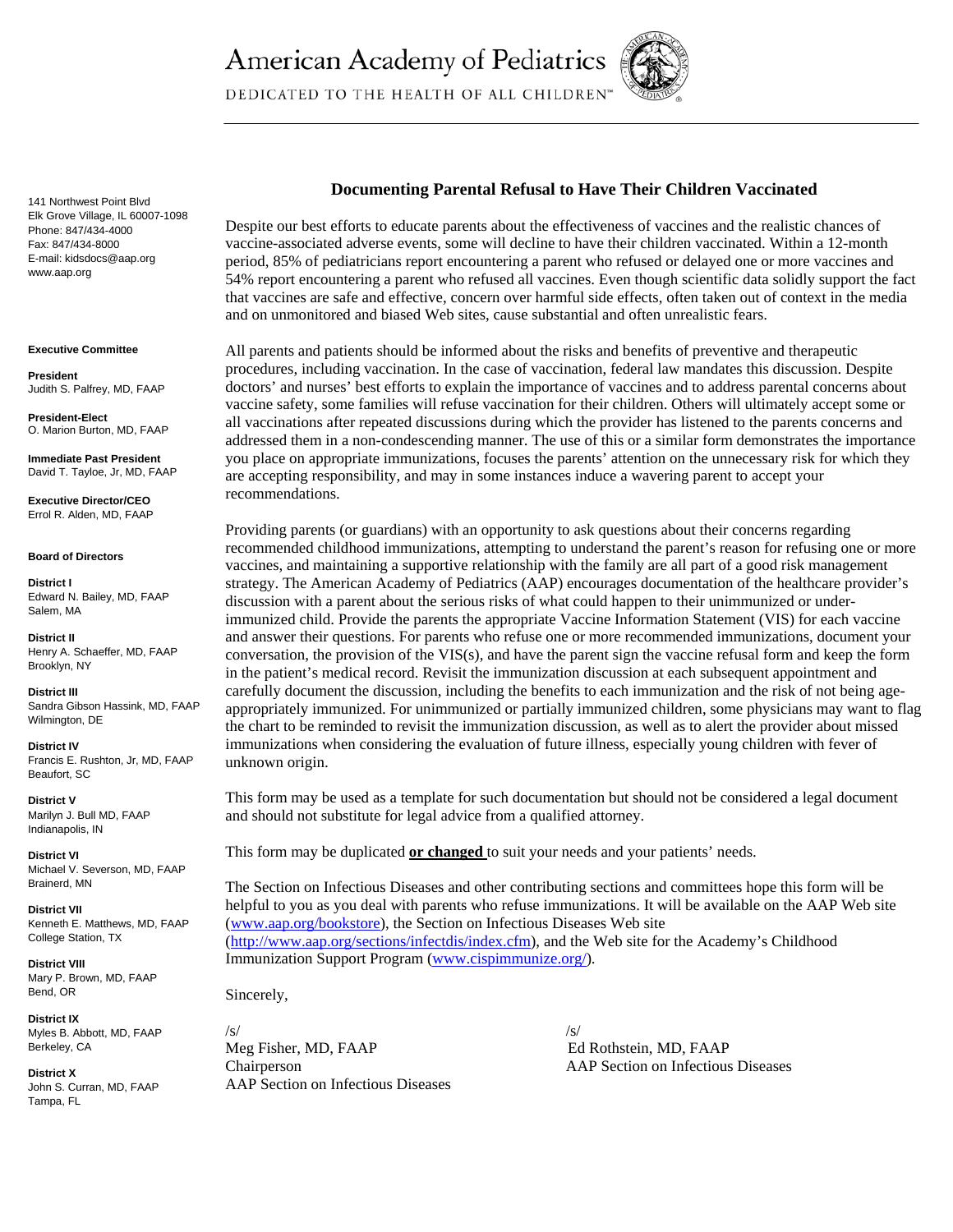| <b>Refusal to Vaccinate</b>                                                                                                  |                                                                 |                                            |  |  |
|------------------------------------------------------------------------------------------------------------------------------|-----------------------------------------------------------------|--------------------------------------------|--|--|
| Child's Name:                                                                                                                | Child's ID $#$                                                  |                                            |  |  |
| Parent's/Guardian's Name:                                                                                                    |                                                                 |                                            |  |  |
| My child's doctor/nurse,                                                                                                     |                                                                 | has advised me that my child (named above) |  |  |
| should receive the following vaccines:                                                                                       |                                                                 |                                            |  |  |
| <b>Recommended</b>                                                                                                           |                                                                 | <b>Declined</b>                            |  |  |
| □                                                                                                                            | Hepatitis B vaccine                                             |                                            |  |  |
| □                                                                                                                            | Diphtheria, tetanus, acellular pertussis (DTaP or Tdap) vaccine |                                            |  |  |
| $\Box$                                                                                                                       | Diphtheria tetanus (DT or Td) vaccine                           |                                            |  |  |
| П                                                                                                                            | Haemophilus influenzae type b (Hib) vaccine                     |                                            |  |  |
| П                                                                                                                            | Pneumococcal conjugate or polysaccharide vaccine                |                                            |  |  |
| $\Box$                                                                                                                       | Inactivated poliovirus (IPV) vaccine                            |                                            |  |  |
| □                                                                                                                            | Measles-mumps-rubella (MMR) vaccine.                            |                                            |  |  |
| П                                                                                                                            | Varicella (chickenpox) vaccine                                  |                                            |  |  |
| $\Box$                                                                                                                       | Influenza (flu) vaccine                                         |                                            |  |  |
| П                                                                                                                            | Meningococcal conjugate or polysaccharide vaccine               |                                            |  |  |
| П                                                                                                                            | Hepatitis A vaccine                                             |                                            |  |  |
| П                                                                                                                            | Rotavirus vaccine                                               |                                            |  |  |
| П                                                                                                                            | Human papillomavirus vaccine                                    |                                            |  |  |
|                                                                                                                              | Other                                                           |                                            |  |  |
| I have read the Vaccine Information Statement from the Centers for Disease Control and Prevention explaining the             |                                                                 |                                            |  |  |
| $vaccine(s)$ and the disease(s) it prevents. I have had the opportunity to discuss this with my child's doctor or nurse, who |                                                                 |                                            |  |  |
| has answered all of my questions regarding the recommended vaccine(s). I understand the following:                           |                                                                 |                                            |  |  |
| The <b>purpose</b> of and the need for the recommended vaccine(s)                                                            |                                                                 |                                            |  |  |

- The **risks and benefits** of the recommended vaccine(s)
- If my child does not receive the vaccine(s) according to the medically accepted schedule, **the consequences** may include:
	- − Contracting the illness the vaccine should prevent (The outcomes of these illnesses may include one or more of the following: certain types of cancer, pneumonia, illness requiring hospitalization, death, brain damage, paralysis, meningitis, seizures, and deafness. Other severe and permanent effects from these vaccine-preventable diseases are possible as well)
	- Transmitting the disease to others
	- Requiring my child to stay out of child care or school during disease outbreaks
- My child's doctor or nurse, the American Academy of Pediatrics, the American Academy of Family Physicians, and the Centers for Disease Control and Prevention all strongly recommend that the vaccine(s) be given according to recommendations.

Nevertheless, I have decided at this time to decline or defer the vaccine(s) recommended for my child, as indicated above, by checking the appropriate box under the column titled "Declined."

I know that failure to follow the recommendations about vaccination may endanger the health or life of my child and others with which my child might come into contact.

I know that I may readdress this issue with my child's doctor or nurse at any time and that I may change my mind and accept vaccination for my child anytime in the future.

I acknowledge that I have read this document in its entirety and fully understand it.

| Parent/Guardian Signature                                                                                       |                           | Date |  |  |
|-----------------------------------------------------------------------------------------------------------------|---------------------------|------|--|--|
| Witness                                                                                                         |                           | Date |  |  |
| I have had the opportunity to rediscuss my decision not to vaccinate my child and still decline the recommended |                           |      |  |  |
| immunizations.                                                                                                  |                           |      |  |  |
| Parent's initials                                                                                               | Parent's initials<br>Date | Date |  |  |
| Parent's initials                                                                                               | Parent's initials<br>Date | Date |  |  |





DEDICATED TO THE HEALTH OF ALL CHILDREN'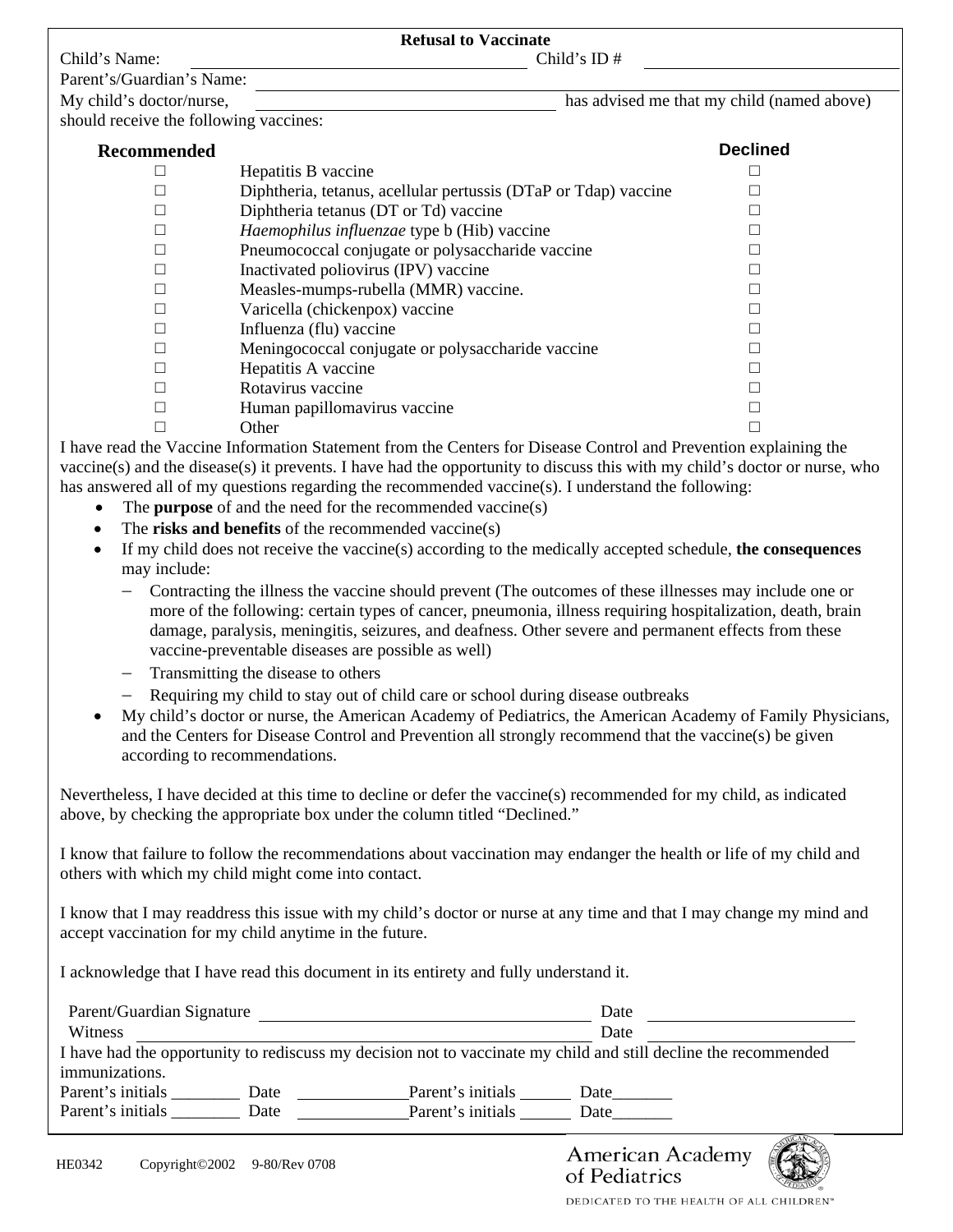# **Parental Refusal to Accept Vaccination**: **Resources for Pediatricians**

The following are some of the resources available to help pediatricians develop a productive dialogue with vaccine-hesitant parents and answer questions about vaccine risks and benefits:

# Web sites

1. **AAP's Childhood Immunization Support Program (CISP)**

 Information for providers and parents. www.cispimmunize.org

# 2. **The Immunization Education Program (IEP) of the Pennsylvania Chapter of the American Academy of Pediatrics**

Includes answers to common vaccine questions and topics, such as addressing vaccine safety concerns, evaluating antivaccine claims, sources of accurate immunization information on the Web; and talking with parents about vaccine safety.

http://www.paiep.org/

# 3. **The Immunization Action Coalition (IAC)**

The IAC works to increase immunization rates by creating and distributing educational materials for health professionals and the public that enhance the delivery of safe and effective immunization services. Their "Unprotected People Reports" are case reports, personal testimonies, and newspaper and journal articles about people who have suffered or died from vaccine-preventable diseases. http://www.immunize.org/reports/

# 4. **Centers for Disease Control and Prevention (CDC) National Immunization Program**

Information about vaccine safety, including Parents' Guide to Childhood Immunizations. http://www.cdc.gov/vaccines/hcp.htm

# 5. **National Network of Immunization Information (NNii)**

Includes the NNii Resource Kit – Communicating with Patients about Immunizations. A guide to help answer patients' questions and provide the facts about immunizations.

www.immunizationinfo.org

# 6. **Vaccine Education Center at Children's Hospital of Philadelphia**

Information for parents includes Common Concerns About Vaccines, Are Vaccines Safe, and A Look at Each Vaccine. www.vaccine.chop.edu

# 7. **Institute for Vaccine Safety, Johns Hopkins University**

Provides an independent assessment of vaccines and vaccine safety to help guide decision-makers and educate physicians, the public, and the media about key issues surrounding the safety of vaccines. www.vaccinesafety.edu

## 8. **The Canadian Coalition for Immunization Awareness and Promotion (CCIAP)**

CCIAP aims to meet the goal of eliminating vaccine-preventable disease through education, promotion, advocacy, and media relations. It includes resources for parents and providers, including "How to advise parents unsure about immunization" by Scott A. Halperin, MD. http://immunize.cpha.ca/en/default.aspx

## Journal Articles

- 1. Ball LK**,** Evans G**,** Bostrom A. Risky business: challenges in vaccine risk communication. *Pediatrics*. 1998;101:453-458. Available at: http://www.pediatrics.org/cgi/content/full/101/3/453 (subscription needed)
- 2. Dias M, Marcuse EK. When parents resist immunizations. *Contemp Pediatr*. 2000;17:75-86
- 3. Offit PA, Jew RK. Addressing parents' concerns: do vaccines contain harmful preservatives, adjuvants, additives, or residuals? *Pediatrics*. 2003;112:1394-1397
- 4. Offit PA, Quarles J, Gerber MA, et al. Addressing parents' concerns: do multiple vaccines overwhelm or weaken the infant's immune system? *Pediatrics*. 2002;109:124-129
- 5. Diekema DS, and American Academy of Pediatrics, Committee on Bioethics. Responding to parental refusals of immunization of children. *Pediatrics*. 2005;115:1428-1431

## Books

- 1. Offit PA, Bell LM. *Vaccines: What Every Parent Should Know*. New York, NY: IDG Books; 1999
- 2. Humiston SG, Good C. *Vaccinating Your Child: Questions and Answers for the Concerned Parent*. Atlanta, GA: Peachtree Publishers; 2000
- 3. Fisher MC. *Immunizations and Infectious Diseases: An Informed Parent's Guide*. Elk Grove Village, IL: American Academy of Pediatrics; 2005
- 4. Marshall GS,.*The Vaccine Handbook: A Practical Guide for Clinicians*. 2nd ed. West Islip, NY: Professional Communications, Inc.; 2008.
- 5. Myers, MG and Pineda D. *Do Vaccines Cause That? A Guide for Evaluating Vaccine Safety Concerns.* Immunizations for Public Health. 2008